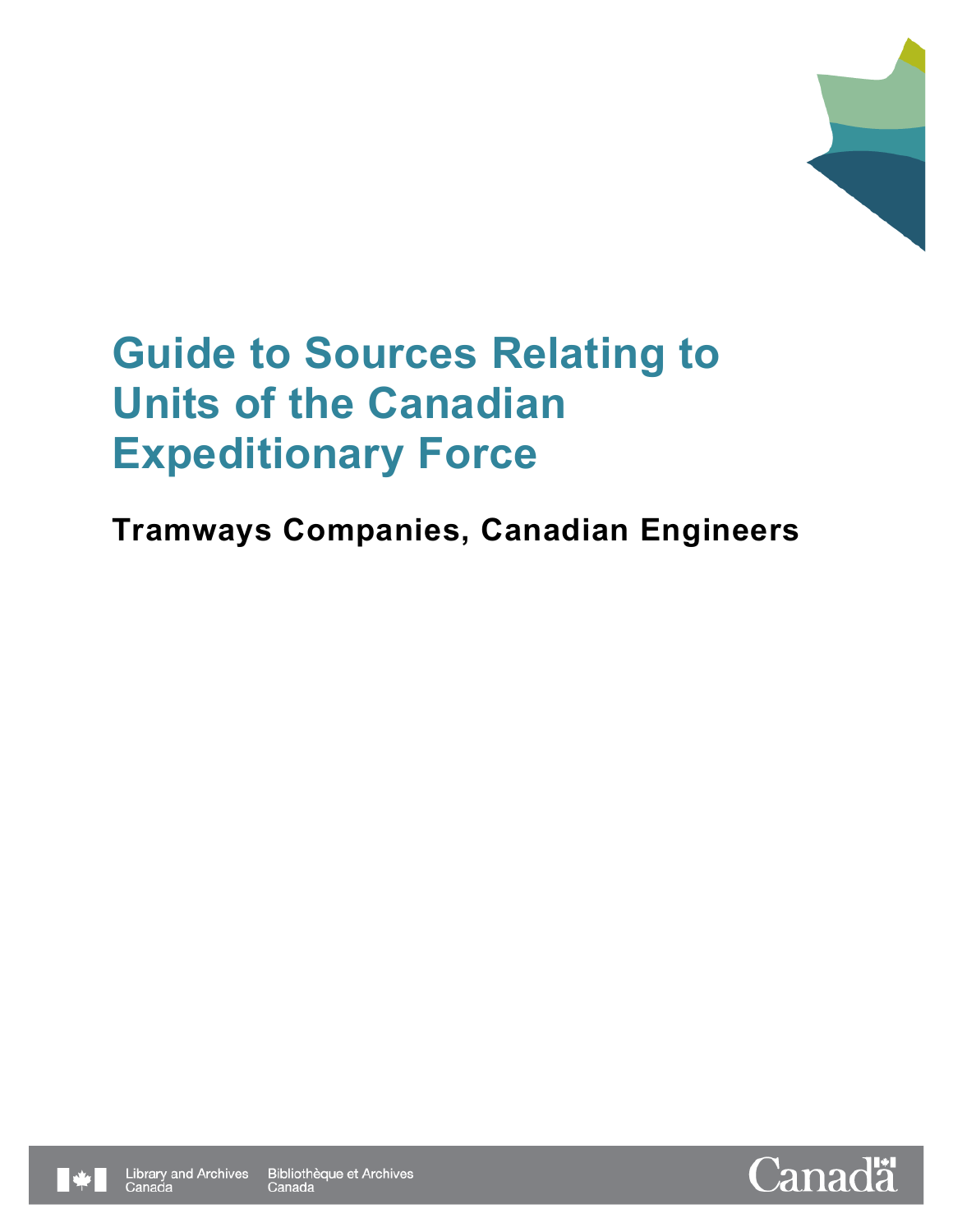## Tramways Companies, Canadian Engineers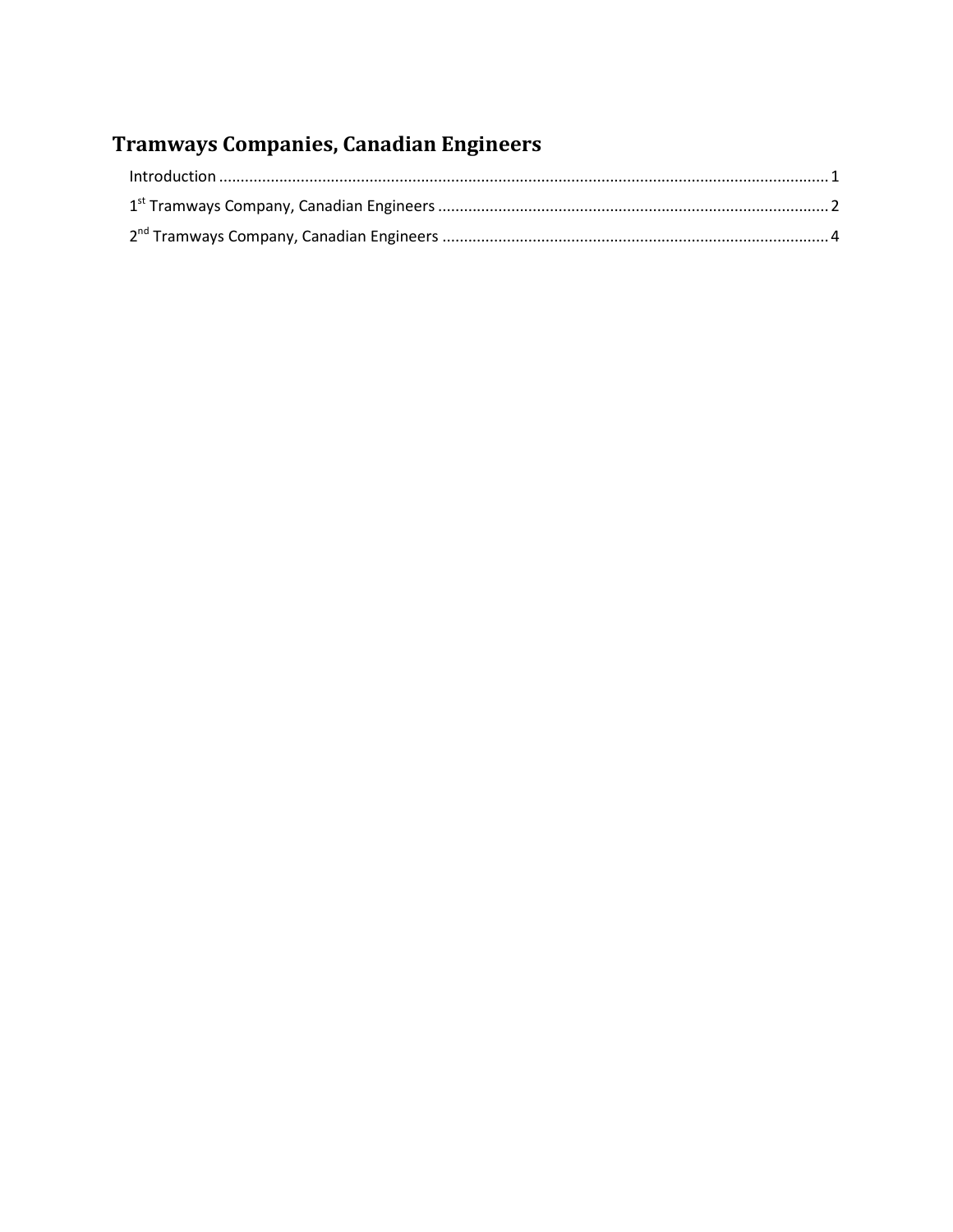## **Tramways Companies, Canadian Engineers**

### <span id="page-2-0"></span>**Introduction**

These companies built, maintained and operated light railways in forward areas. The gauge used was 60 centimetre and the cars were interchangeable with the Army Light Railway System. The trains were powered with petrol because they operated beyond the point where it was considered safe to use steam power.

Tramways carried ammunition to artillery batteries, engineering supplies, troops, rations, gas and other comparatively light loads. They also ran hospital trains to carry the wounded to field ambulance stations.

Both tramways companies had their origin in the Composite Pioneer Company, Canadian Corps which was organized in May 1916.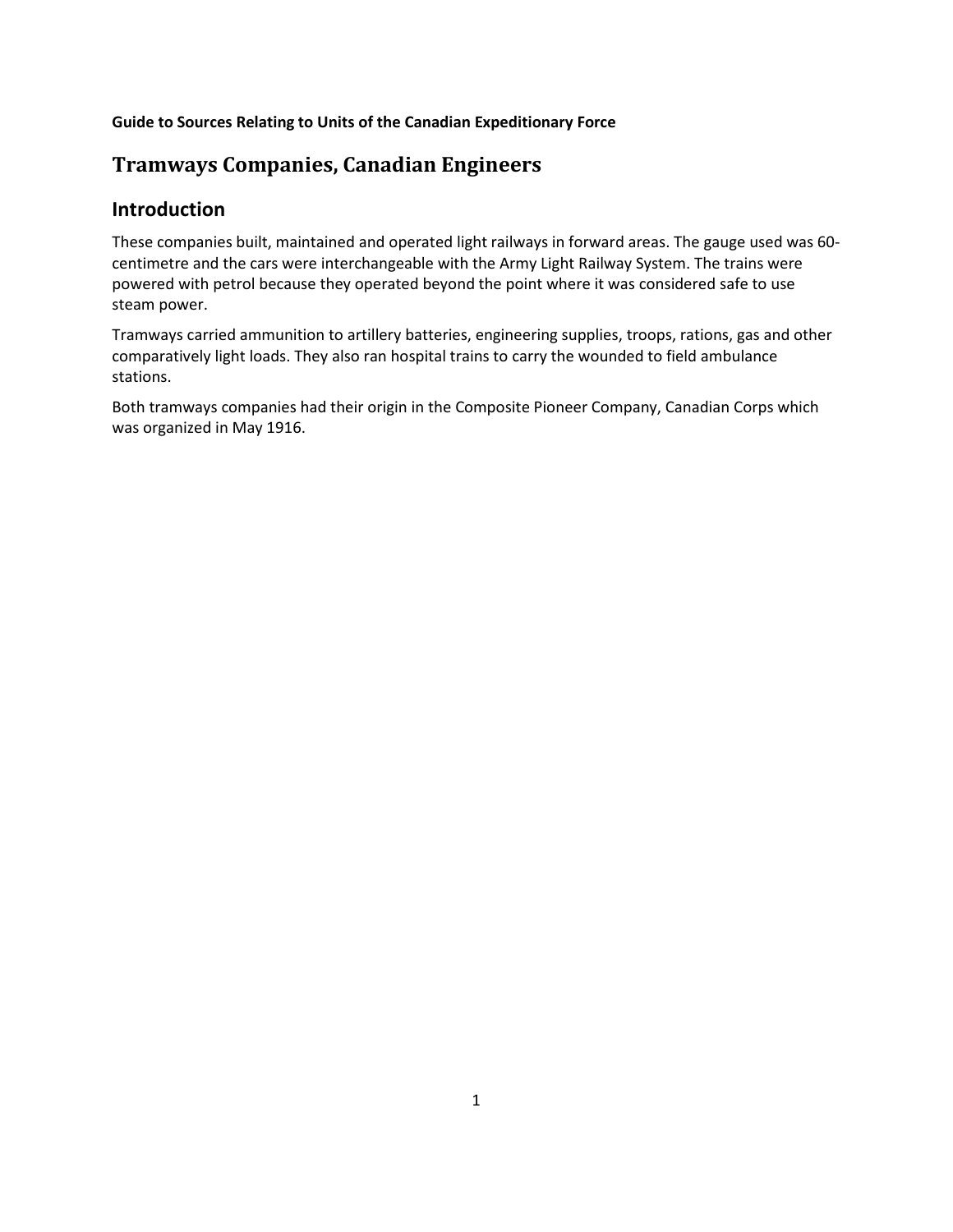### <span id="page-3-0"></span>**1st Tramways Company, Canadian Engineers**

#### **Background Information**

Organized in Belgium in May 1916 as Composite Pioneer Company, Canadian Corps to construct and operate light railways in Belgium.

Commanded by Captain D. H. Williams.

Personnel from 1st, 2nd and 3rd Canadian Pioneer Battalions, Canadian Overseas Railways Construction Company and form various infantry battalions.

Redesignated as No. 1 Section, Canadian Corps Tramways Company.

Redesignated as Canadian Light Railway Operating Company, Canadian Engineers in November 1917.

Commanded by Captain S. F. Workman.

Redesignated as 1st Tramways Company, Canadian Engineers in February 1918.

Demobilized at Seaford in January 1919.

#### **Sources**

In this section, the text in bold is the main topic and the indented part is the archival reference. Use the archival reference to order the document.

#### **War diary, 2 Nov. 1917 - 31 Jan. 1919**

RG 9 III-D-3, vol. 5006, folder 698

#### **Historical record**

RG 9 III-D-1, vol. 4711, folder 98, file 13

#### **Demobilization**

RG 24, vol. 1953, file HQ 683-968-1

#### **MD4 file**

RG 24, vol. 4487, file 4D, 47-B-1

#### **DHS file**

RG 24, vol. 1908, file DHS 5-9-7

#### **Formation, 7 July 1917 - 2 Sept. 1918**

RG 9 III-C-3, vol. 4095, folder 35, file 1

#### **Establishment, 17 March - 29 April 1918**

RG 9 III-C-5, vol. 4445, folder 1, file 1

#### **Correspondence and blueprints of French machine guns, 13 June - 29 Aug. 1918.**

RG 9 III-C-5, vol. 4445, folder 1, file 2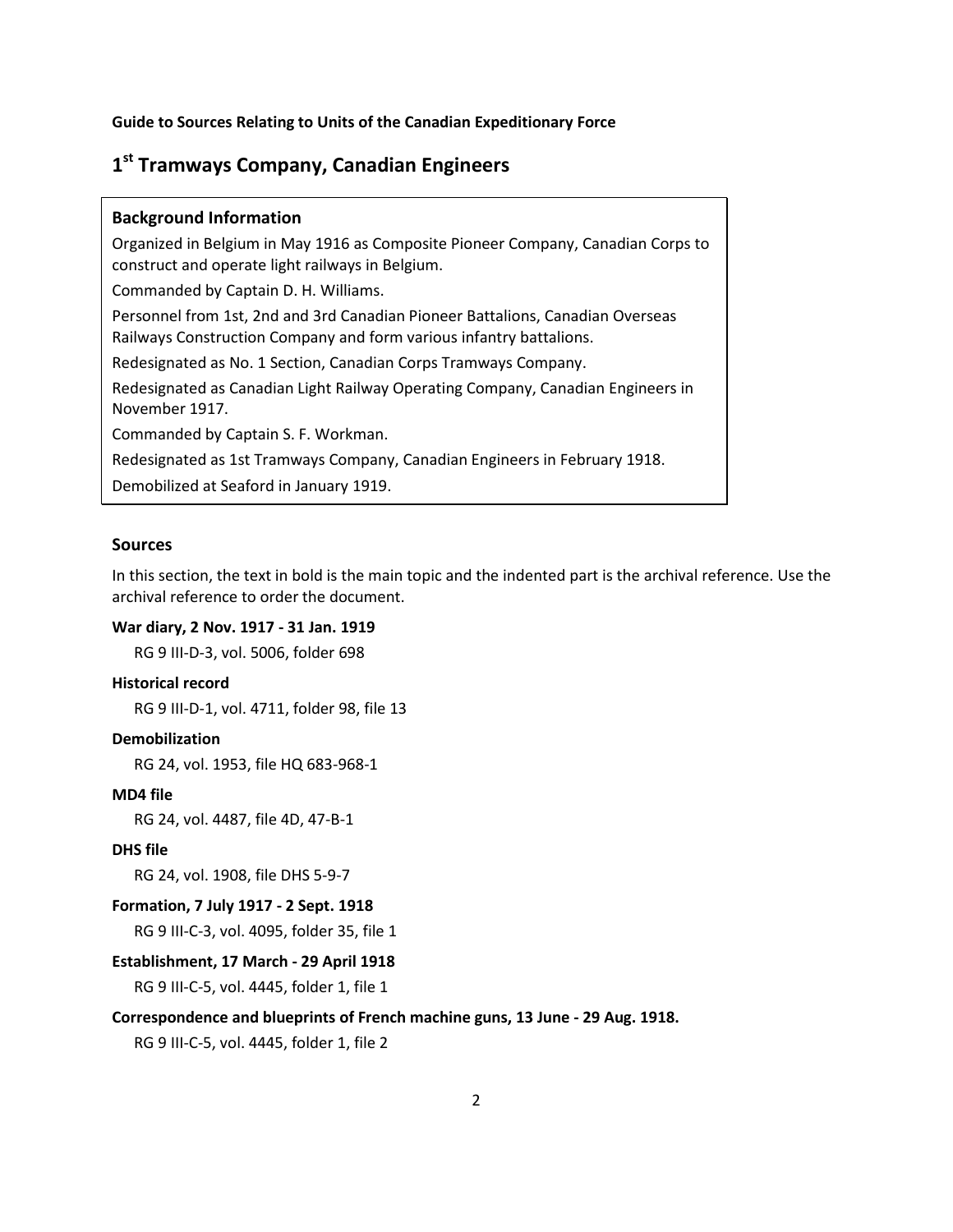**Guide to Sources Relating to Units of the Canadian Expeditionary Force Recommendation for honours and awards, 11 June 1918 - 24 Jan. 1919** RG 9 III-C-5, vol. 4445, folder 1, file 3 **Maps** RG 9 III-C-5, vol. 4445, folder 1, file 4 **Mobilization of tramways companies, 9 April 1918 - 8 Jan. 1919** RG 9 III-C-5, vol. 4445, folder 1, file 5 **Moves and reliefs, 22 Nov. 1918 - 2 Feb. 1919** RG 9 III-C-5, vol. 4445, folder 2, file 1 **Nominal rolls of drafts, 24 Jan. - 11 Feb. 1919** RG 9 III-C-5, vol. 4445, folder 2, file 2 **Daily orders, Pts. I and II, 9 July 1918 - 23 Jan. 1919** RG 9 III-C-5, vol. 4445, folder 2, file 3 **Officers shoulder patches, 9 Nov. 1918**  RG 9 III-C-5, vol. 4445, folder 2, file 4 **Turning over of stores and tools, 21 Jan. - 3 Feb. 1919** RG 9 III-C-5, vol. 4445, folder 2, file 5 **Company drill** RG 9 III-C-5, vol. 4445, folder 2, file 6 **Distinguishing marks on vehicles, 20 May - 2 Dec. 1918** RG 9 III-C-5, vol. 4445, folder 2, file 7 **Report on work, 20 Nov. 1918 - 13 Jan. 1919** RG 9 III-C-5, vol. 4445, folder 2, file 8 **Daily Orders** RG 150, vol. 258 = 1918/02/22 – 1919/07/29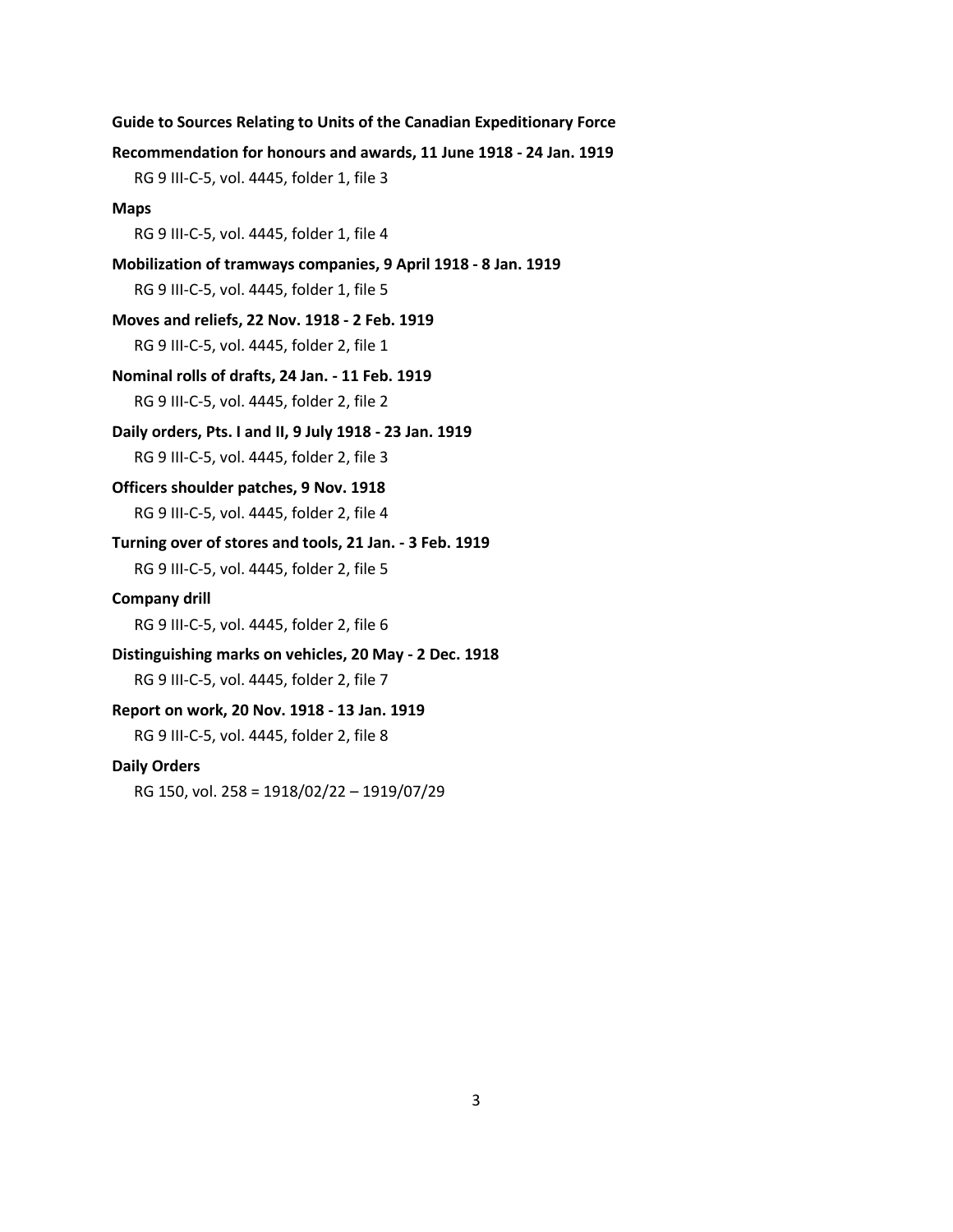## <span id="page-5-0"></span>**2nd Tramways Company, Canadian Engineers**

#### **Background Information**

In October 1916 one section of the composite Pioneer company became the Canadian Light Railway Company.

Redesignated as Canadian Light Railway Construction Company in November 1917.

Redesignated as 2nd Tramways Company, Canadian Engineers in February 1918.

Commanded by Captain C. R. Crysdale.

Demobilized at Seaford in January 1919.

#### **Sources**

In this section, the text in bold is the main topic and the indented part is the archival reference. Use the archival reference to order the document.

#### **War diary, 23 Nov. 1917 - 31 Dec. 1918**

RG 9 III-D-3, vol. 5006, folder 698

#### **Historical record**

RG 9 III-D-1, vol. 4711, folder 98, file 14

#### **Demobilization**

RG 24, vol. 1953, file HQ 683-969-1

#### **Scanlon's file re company**

RG 24, vol. 1875, file 23-2-17

#### **Nominal rolls**

RG 9 III-B-1, vol. 1302, file H-20-5

#### **Reports on accidents, 6 April - 10 Dec. 1918**

RG 9 III-C-5, vol. 4446, folder 1, file 1

**Complaints re delivery of ammunition, 15 April - 26 July 1918**

RG 9 III-C-5, vol. 4446, folder 1, file 2

#### **Movement of 8-inch gun on gun trucks, 4 Aug. 1918**

RG 9 III-C-5, vol. 4446, folder 1, file 3

#### **German artillery testing range north of Sieglburg, 21 Dec. 1918**

RG 9 III-C-5, vol. 4446, folder 1, file 4

**Engineer labour for bridging, weight of engines on bridging, 17 Aug. - 26 Oct. 1918**

RG 9 III-C-5, vol. 4446, folder 1, file 5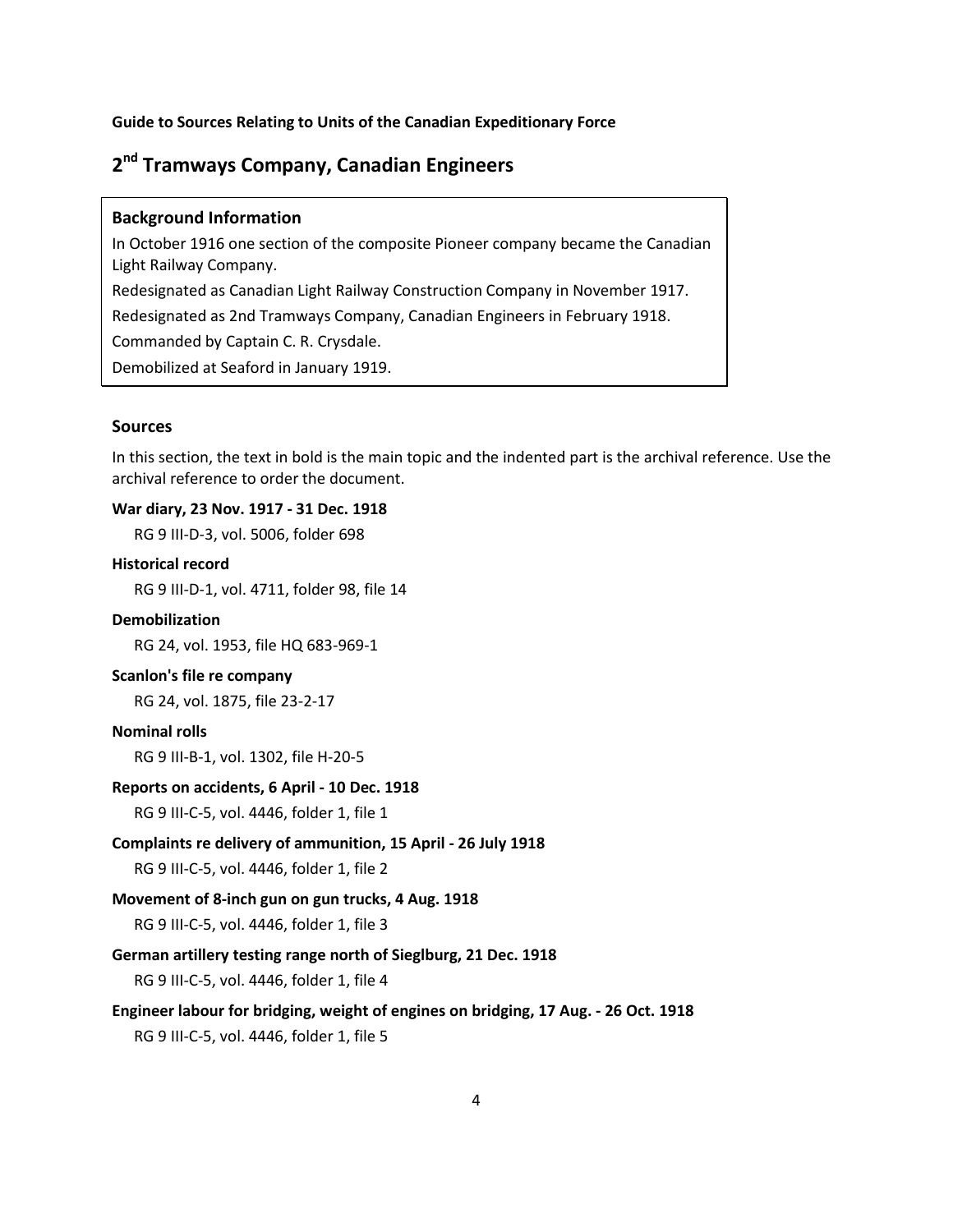#### **Blueprints of curve tables, 18 Oct. 1918**

RG 9 III-C-5, vol. 4446, folder 1, file 6

**Instructions re burials, 1 Jan. -18 Nov. 1918.**

RG 9 III-C-5, vol. 4446, folder 1, file 7

#### **Statements and correspondence re canteens, 16 Dec. 1918 - 13 Jan. 1919.**

RG 9 III-C-5, vol. 4446, folder 1, file 8

**Requisitioning for car requirements, 25 Nov. 1917 - 19 April 1918** RG 9 III-C-5, vol. 4446, folder 1, file 9

**Reports and instructions re casualties, 29 Jan. - 4 Aug. 1918** RG 9 III-C-5, vol. 4446, folder 1, file 10

**Conference, HQ Engineer in Chief, 5 Nov. 1917**

RG 9 III-C-5, vol. 4446, folder 1, file 11

**Congratulatory messages, 18 June 1917 - 3 Oct. 1918**

RG 9 III-C-5, vol. 4446, folder 1, file 12

**Army Books containing correspondence re rations, material, leave, sickness, personnel, effects, locations, gas equipment, billets, transfers, nominal rolls, casualties, strength returns, moves, pay, officers, 18 Sept. 1918 - 20 Jan. 1919**

RG 9 III-C-5, vol. 4446, folder 1, file 13-13A

**Returns of mileage constructed, 1-23 Jan. 1919**

RG 9 III-C-5, vol. 4446, folder 1, file 14

#### **Withdrawal of VIII Corps cyclist battn to become a Lewis gun battn, 31 July - 1 Aug. 1918**

RG 9 III-C-5, vol. 4446, folder 1, file 15

**Report on derailment, 30 July 1918**

RG 9 III-C-5, vol. 4446, folder 2, file 1

**Discipline, punishments, etc. 9 July 1918 - 23 Jan. 1919**

RG 9 III-C-5, vol. 4446, folder 2, file 2

**Dispersal areas for demobilization, 26 Nov. 1918**

RG 9 III-C-5, vol. 4446, folder 2, file 3

#### **Dumps in forward areas, 12 March - 22 July 1918**

RG 9 III-C-5, vol. 4446, folder 2, file 4

**Establishment, Corps Tramways, Company, RE (Foreway Company), 9 Oct. 1917**

RG 9 III-C-5, vol. 4446, folder 2, file 5

#### **Establishment, Tramways Company, CE (France)**

RG 9 III-C-5, vol. 4446, folder 2, file 6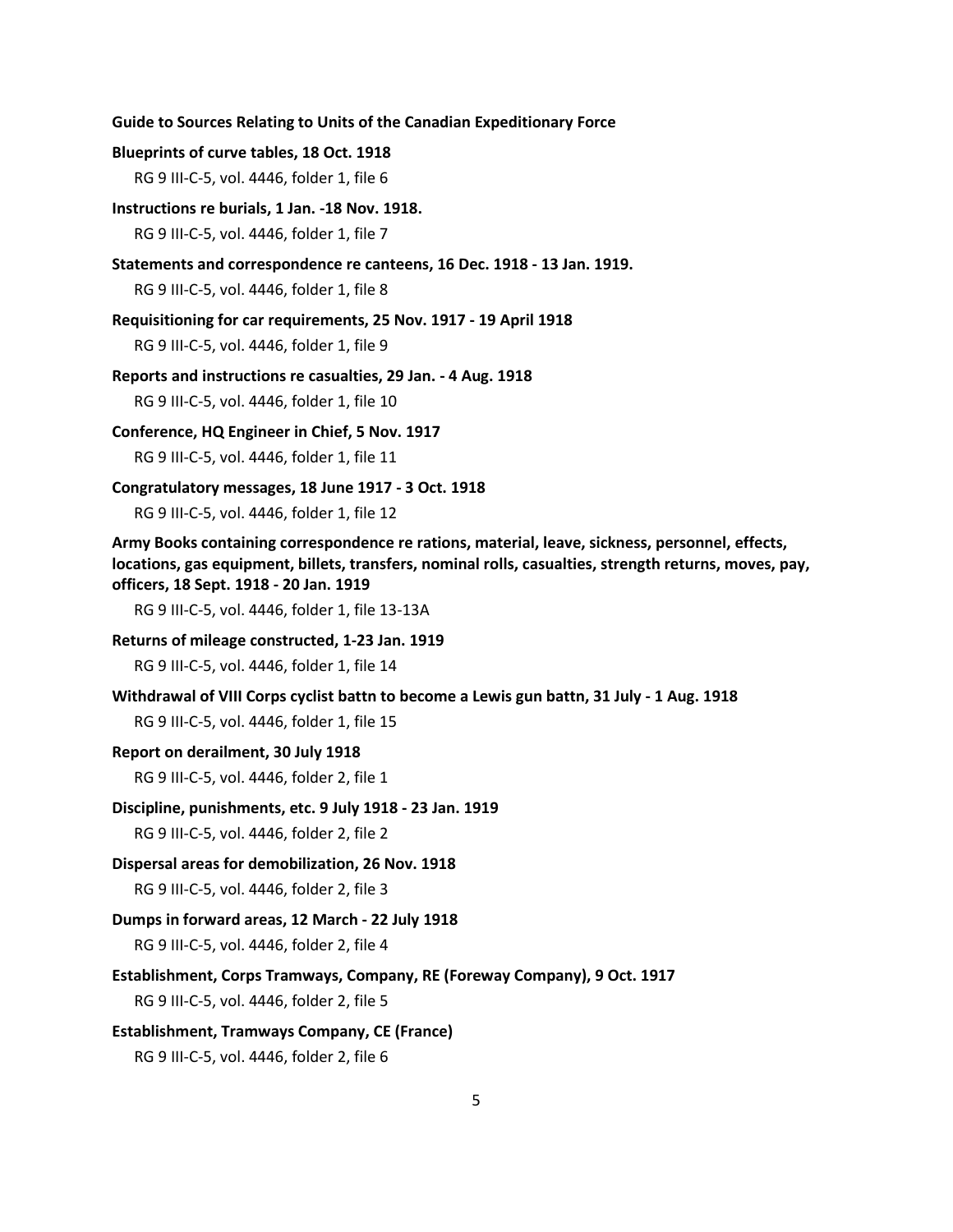| Guide to Sources Relating to Units of the Canadian Expeditionary Force |  |
|------------------------------------------------------------------------|--|
|------------------------------------------------------------------------|--|

#### **Precautions against fire, 19 Oct. 1917**

RG 9 III-C-5, vol. 4446, folder 2, file 7

#### **Report on operations during gas attach; beam attack, 18th Corps Front, 23-24 May 1918; defense against gas, 7 July - 12 Aug. 1918.**

RG 9 III-C-5, vol. 4446, folder 2, file 8

#### **Report on Hamilton and Leeming ropeways, 30 Jan. - 27 July 1918**

RG 9 III-C-5, vol. 4446, folder 2, file 9

#### **Historical records**

RG 9 III-C-5, vol. 4446, folder 2, file 10

**Recommendations for honours and awards, 20 May 1917 - 7 Dec. 1918**

RG 9 III-C-5, vol. 4446, folder 2, file 11

- **Classes in forestry; postponement of leave on award of field punishment, 14 Nov. 1918 17 Jan. 1919** RG 9 III-C-5, vol. 4446, folder 2, file 12
- **Operation and maintenance of line north of Cambrai, 6 Sept. 1918**

RG 9 III-C-5, vol. 4446, folder 2, file 13

#### **Sketch showing proposed track, 6 Nov. 1918**

RG 9 III-C-5, vol. 4446, folder 2, file 14

**Map showing construction on new lines, Vimy Ridge front, April - Nov. 1917**

RG 9 III-C-5, vol. 4446, folder 2, file 15

#### **Mobilization store table for a railway coy, RE, Sept. 1918**

RG 9 III-C-5, vol. 4446, folder 3, file 1

#### **Orders re moves and reliefs, 18 July 1918**

RG 9 III-C-5, vol. 4446, folder 3, file 2

#### **Officers, 5 April 1918 - 24 Jan. 1919**

RG 9 III-C-5, vol. 4446, folder 3, file 3

**Operations : area forward of Aix-Nowlette, 21 July - 28 Dec. 1917**

RG 9 III-C-5, vol. 4446, folder 3, file 4

#### **Operation: Canal du Nord, 22-26 Sept. 1918**

RG 9 III-C-5, vol. 4446, folder 3, file 5

#### **Summary of operations of company, 28 Aug. - 11 Nov. 1918**

RG 9 III-C-5, vol. 4446, folder 3, file 6

#### **Operation orders, 27 June - 27 July 1918**

RG 9 III-C-5, vol. 4447, folder 3, file 7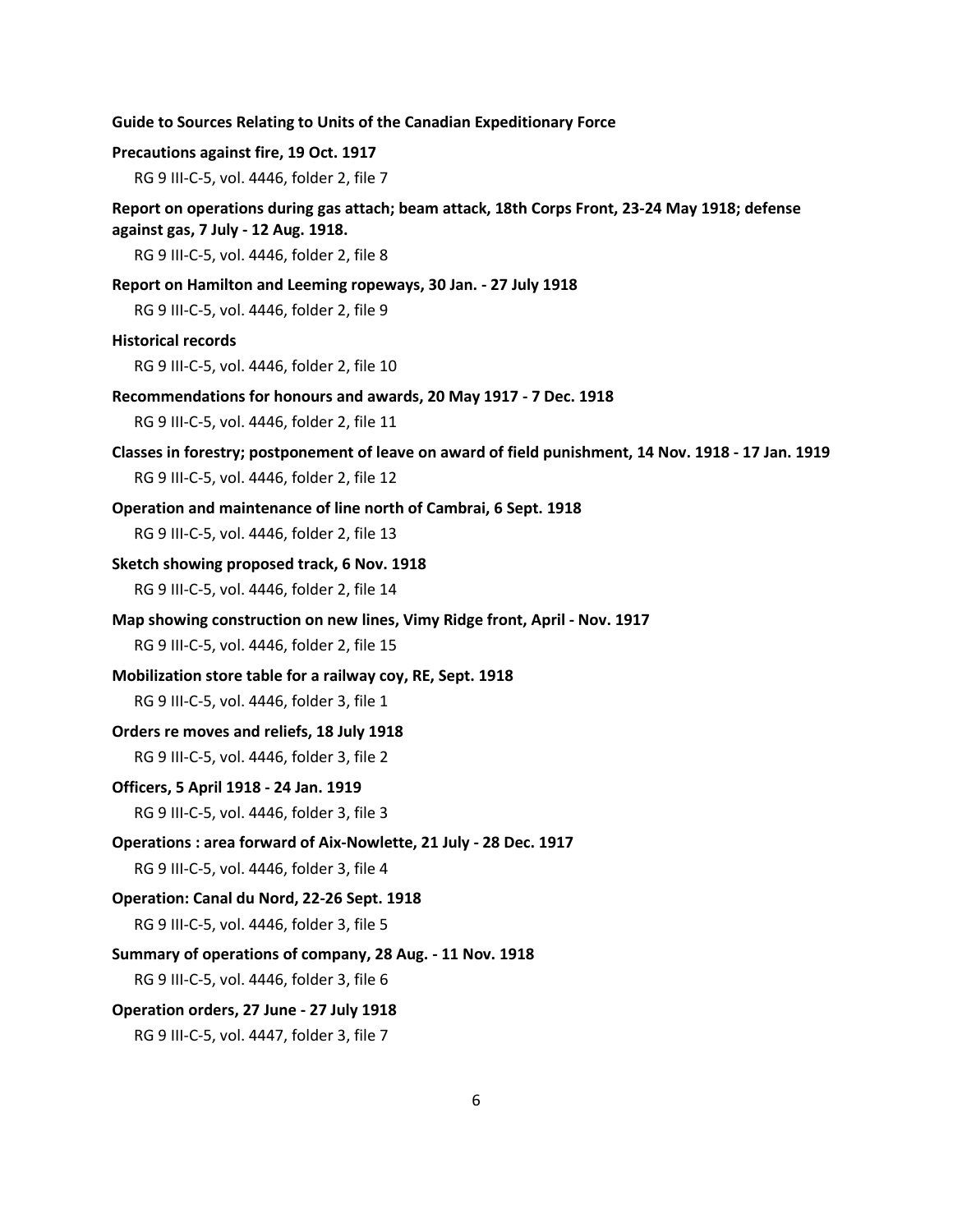**Guide to Sources Relating to Units of the Canadian Expeditionary Force Operation orders, FE Tramways coy, Canadian Corps, 11 Nov. 1918** RG 9 III-C-5, vol. 4447, folder 3, file 8 **Routine orders, First Army Light Railways (extracts), 2 July - 5 Dec. 1918** RG 9 III-C-5, vol. 4447, folder 3, file 9 **Traffic orders from Bruay to Denain, 3 Dec. 1918** RG 9 III-C-5, vol. 4447, folder 3, file 10 **Company standing orders, 20 June - 29 July 1918** RG 9 III-C-5, vol. 4447, folder 3, file 11 **Daily orders, Pts 1 and II, 5 Dec. 1916 - 31 Dec. 1917** RG 9 III-C-5, vol. 4447, folder 3, file 12-14 **Daily orders, Pts. I and II, 1 Jan. - 31 Dec. 1918** RG 9 III-C-5, vol. 4447, folder 4, file 1-4 **Organization, forward tramways companies, 14 Oct. 1917 - 7 Oct. 1918** RG 9 III-C-5, vol. 4447, folder 4, file 5 **Transfer of other ranks, 24 Jan. - 4 July 1918** RG 9 III-C-5, vol. 4447, folder 4, file 6 **Report on proposed lines, 9 June 1918** RG 9 III-C-5, vol. 4447, folder 4, file 7 **Repairs to push cars, 21 April - 31 July 1918** RG 9 III-C-5, vol. 4447, folder 4, file 8 **Miscellaneous receipts, Oct. 1917 - Jan. 1919** RG 9 III-C-5, vol. 4447, folder 4, file 9 **Nominal roll of reinforcements, 15 May 1918 - 17 Jan. 1919** RG 9 III-C-5, vol. 4447, folder 4, file 10 **Traffic and operation rules, 14 Dec. 1917 - 31 Dec. 1918** RG 9 III-C-5, vol. 4447, folder 4, file 11 **Instructions re salvage, 22 Dec. 1918 - 1 Jan. 1919** RG 9 III-C-5, vol. 4447, folder 4, file 12 **Operation and maintenance of Sancourt line, including handling over statements, 3 Sept. - 11 Nov. 1918** RG 9 III-C-5, vol. 4447, folder 5, file 1 **Report on self-inflicted injuries, 5 Sept. 1917 - 31 July 1918** RG 9 III-C-5, vol. 4447, folder 5, file 2